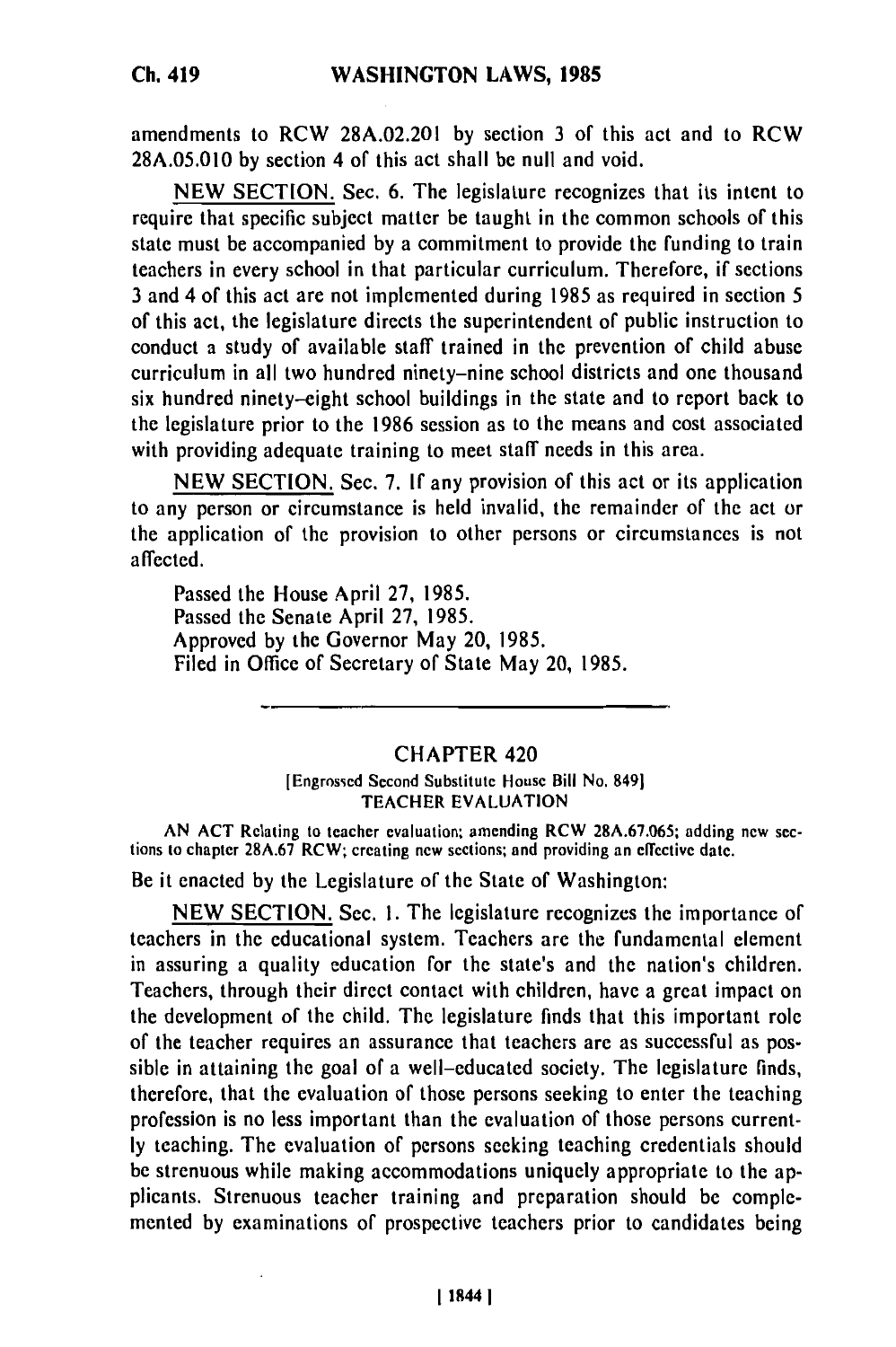granted official certification **by** the state board of education. Teacher preparation program entrance evaluations, teacher training, teacher preparation program exit examinations, official certification, in-service training, and ongoing evaluations of individual progress and professional growth are all part of developing and maintaining a strong precertification and postcertification professional education system.

The legislature further finds that an evaluation system for teachers has the following, elements, goals, and objectives: (I) An evaluation system must be meaningful, helpful, and objective; (2) an evaluation system must encourage improvements in teaching skills, techniques, and abilities **by** identifying areas needing improvement; **(3)** an evaluation system must provide a mechanism to make meaningful distinctions among teachers and to acknowledge, recognize, and encourage superior teaching performance; and (4) an evaluation system must encourage respect in the evaluation process **by** the persons conducting the evaluations and the persons subject to the evaluations through recognizing the importance of objective standards and minimizing subjectivity.

NEW SECTION. Sec. 2. The state board of education shall conduct a comprehensive study of teacher preparation issues, in cooperation with institutions of higher education offering teacher preparation programs, the council for postsecondary education or its successor agency, and other groups or organizations having an interest in teacher preparation issues, and report its findings and recommendations to the legislature **by** January 1 in the year following the effective date of this act. **The** report shall include any proposed legislation and costs required to implement any recommendations and shall also include a list of any recommendations that can be implemented without legislative action. The study shall include but not be limited to:

(I) Development of a recommended plan for an undergraduate fiveyear teacher preparation program that provides for one full year of full time student teaching experience or equivalent supervised **field** experience and which includes alternatives for compensating students for the period they are engaged in student teaching;

(2) Examining explicit criteria for entrance into and exit from teacher preparation programs including, as precertification requirements, testing and assessments of competency in:

(a) Various subjects with an analysis of how many tests would **be** needed for current or revised endorsement areas and a determination of cost on use of state-developed tests or use of existing tests;

(b) Pedagogy, including the ability to encourage students to learn and relate to others in a mutually respectful manner; or

(c) Requiring the institutions of higher education offering teacher preparation programs to certify to the state board of education, under state board rules adopted pursuant to chapter 34.04 RCW, that graduates from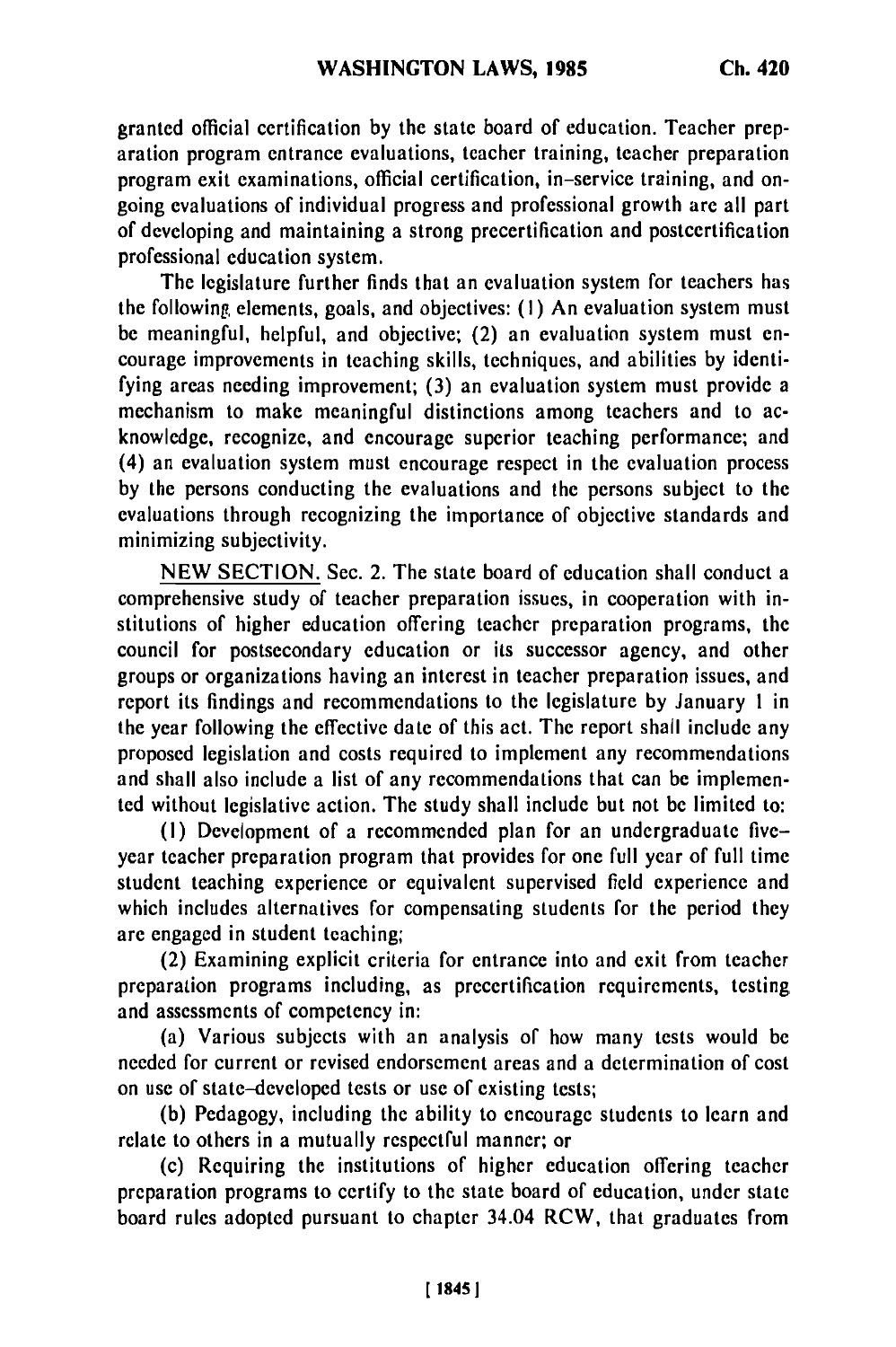the respective teacher preparation programs are qualified in their major field of academic study;

**(3) A** review of issues relating to endorsements on certificates including consideration of the feasibility of modifying the criteria and requirements for granting endorsements to recognize:

(a) Successful teaching experience in a field in which the teacher does not hold an endorsement, as evidenced **by** successful evaluations and other relevant factors as determined **by** the state board of education;

**(b)** Credit for work completed through an in-service training program approved under RCW **28A.71.210;**

(c) Successful completion of courses offered through educational service districts, community colleges, private business, and other cooperative arrangements or through the innovative use of communications technologies;

**(d)** Successful completion of subject area tests as may be validated and approved **by** the state board of education; or

(e) Other factors as determined **by** the state board of education;

(4) **A** review of breadth and depth of subject matter and program requirements including a determination of what curriculum, inclusive of current generic competencies, is essential to prepare candidates for initial certification;

**(5)** An examination of ways to strengthen the role of program units;

**(6)** Developing means to better evaluate and assist student teachers including development of a model for team evaluation of student teachers and including training of persons responsible for supervising student teachers;

**(7)** Reviewing continuing education requirements for teachers and the relationship of requirements for continuing education to in-service training requirements and the salary schedule developed **by** the legislative evaluation and accountability program committee;

**(8)** Reviewing assignment policies for teachers;

**(9)** Reviewing policies for granting certificates to persons from out-ofstate;

**(10)** Developing strategies to attract more students to teacher preparation programs and to generally promote awareness of and interest in teaching as a career alternative and to enhance the image of teaching;

**(1I)** Looking at ways to assist higher education institutions offering teacher preparation programs to conduct follow-up studies of their graduates to assess the strengths and weaknesses of the respective teacher preparation programs; and

(12) An evaluation of recent, current, and anticipated activities **by** institutions offering teacher preparation programs and the state board of education to respectively improve individual programs and the state-wide system for teacher preparation.

**NEW SECTION.** Sec. **3. A** new section is added to chapter **28A.67** RCW to read as follows: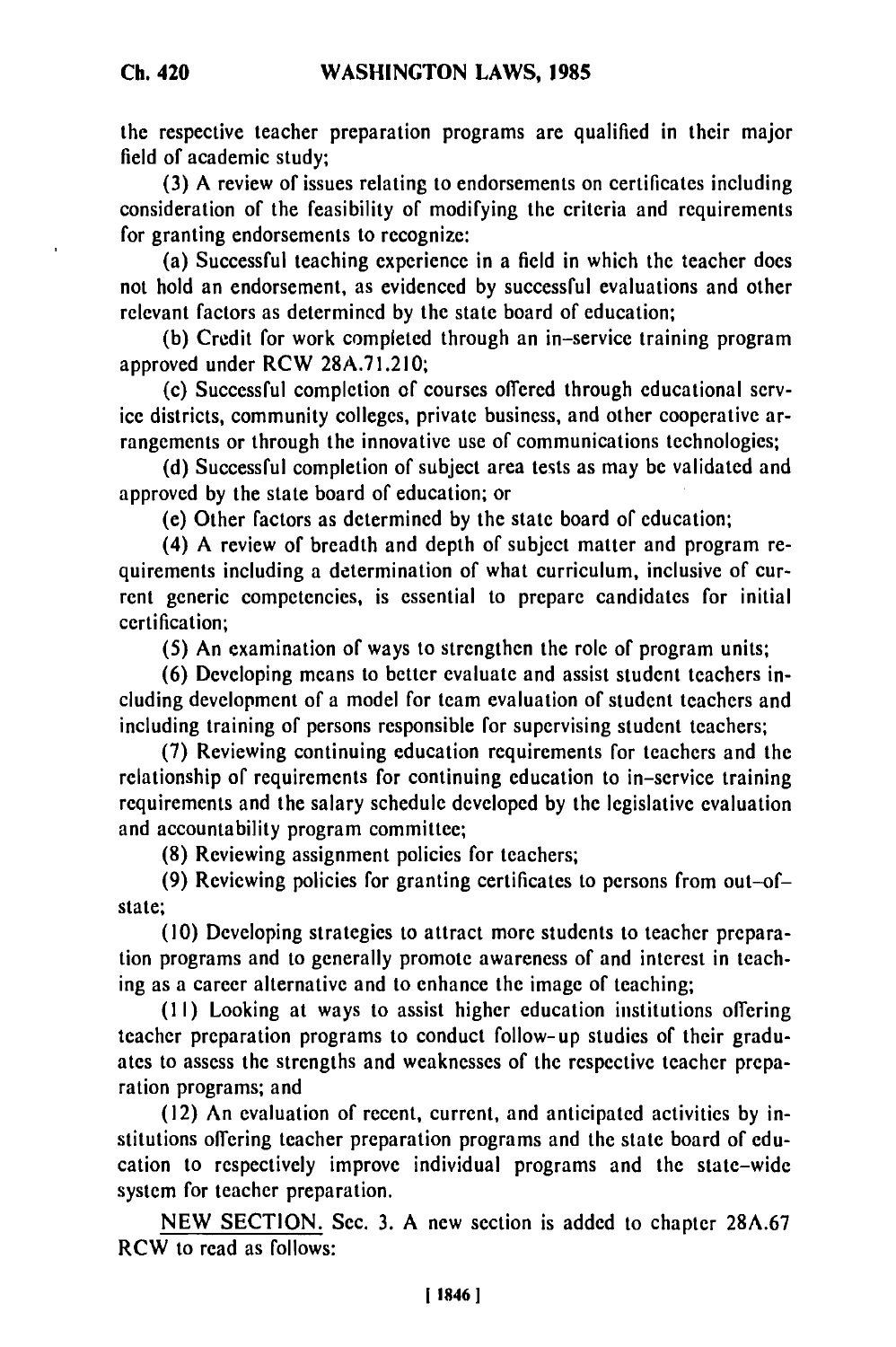School districts shall require each administrator, each principal, or other supervisory personnel who has responsibility for evaluating classroom teachers to have training in evaluation procedures. The superintendent of public instruction shall provide technical assistance to the local school districts and to the educational service districts in providing training to evaluators.

NEW SECTION. Sec. 4. A new section is added to chapter 28A.67 RCW to read as follows:

No administrator, principal, or other supervisory personnel may evaluate a teacher without having received training in evaluation procedures.

NEW SECTION. Sec. 5. A new section is added to chapter 28A.67 RCW to read as follows:

After an evaluation conducted pursuant to RCW 28A.67.065, the school district may require the teacher to take in-service training provided by the district in the area of teaching skills needing improvement.

Sec. 6. Section 22, chapter 34, Laws of 1969 ex. sess. as last amended by section 3, chapter 114, Laws of 1975-'76 2nd ex. sess. and RCW 28A- .67.065 are each amended to read as follows:

(1) The superintendent of public instruction shall((<del>, or or before Jan-</del> **uary 1, 1977.**)) establish and may amend from time to time minimum criteria for the evaluation of the professional performance capabilities and development of certificated classroom teachers and certificated support personnel. For classroom teachers the criteria shall be developed in the following categories: Instructional skill; classroom management, professional preparation and scholarship; effort toward improvement when needed; the handling of student discipline and attendant problems; and interest in teaching pupils and knowledge of subject matter. ((Such criteria shall be **subject to review by November 1, 1976, by four members of the legislature;** one from each caucus of each house, including the chairpersons of the re-<br>spective education committees.))

Every board of directors shall, in accordance with procedure provided in RCW 41.59.010 through 41.59.170, 41.59.910 and 41.59.920, establish evaluative criteria and procedures for all certificated classroom teachers and certificated support personnel. The evaluative criteria must contain as a minimum the criteria established by the superintendent of public instruction pursuant to this section and must be prepared within six months following adoption of the superintendent of public instruction's minimum criteria. The district must certify to the superintendent of public instruction that evaluative criteria have been so prepared by the district.

Except as provided in subsection **(5)** of this section, it shall be the responsibility of a principal or his or her designee to evaluate all certificated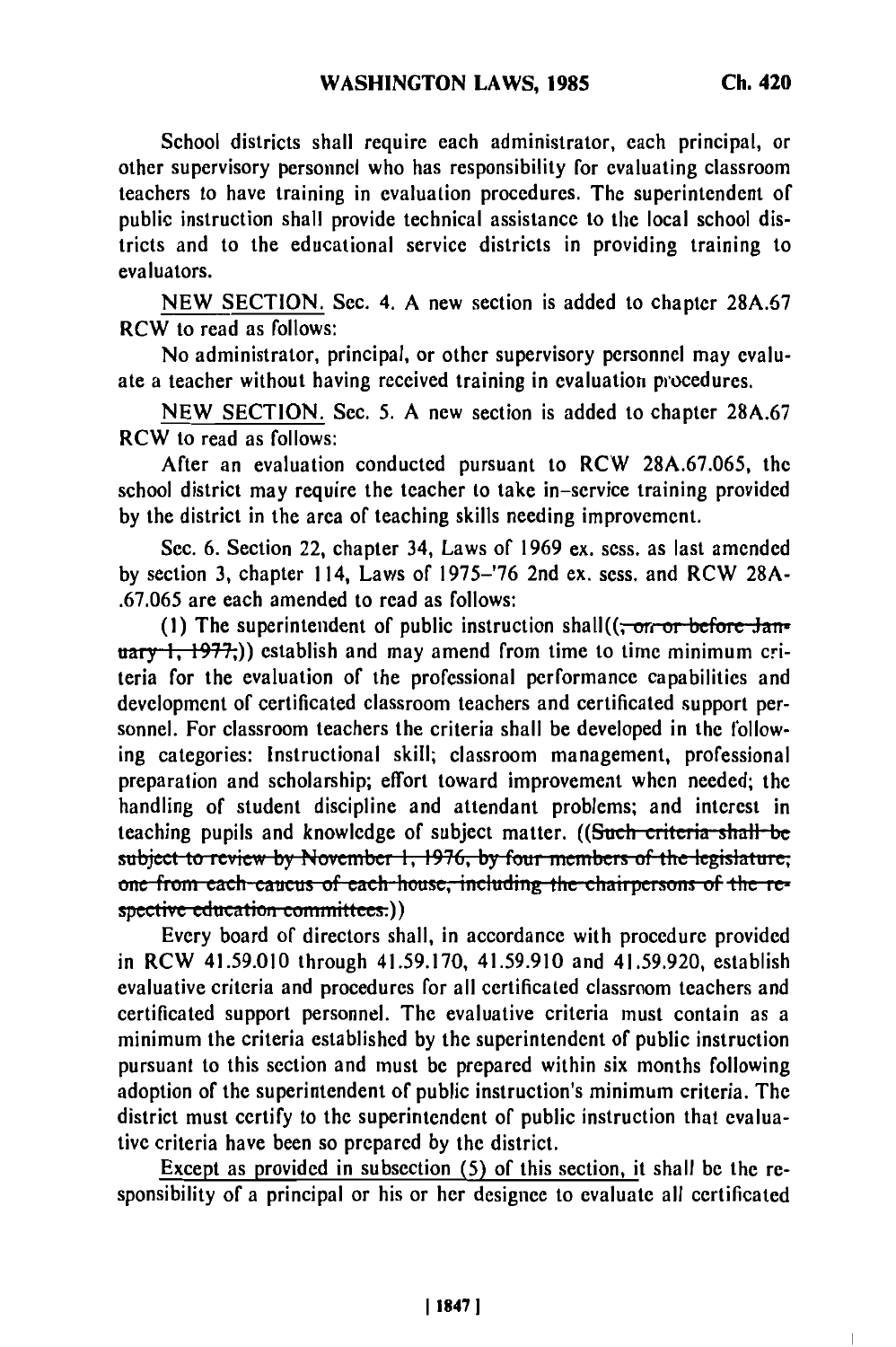## **WASHINGTON LAWS, 1985**

personnel in his or her school. During each school year all classroom teachers and certificated support personnel, hereinafter referred to as "employees" in this section, shall be observed for the purposes of evaluation **at** least twice in the performance of their assigned duties. Total observation time for each employee for each school year shall be not less than sixty minutes. Following each observation, or series of observations, the principal or other evaluator shall promptly document the results of the evaluation in writing, and shall provide the employee with a copy thereof within three days after such report is prepared. New employees shall be observed at least once for a total observation time of thirty minutes during the first ninety calendar days of their employment period.

Every employee whose work is judged unsatisfactory based on district evaluation criteria shall be notified in writing of stated specific areas of deficiencies along with a suggested specific and reasonable program for improvement on or before February 1st of each year. A probationary period shall be established beginning on or before February 1st and ending no later than May 1st. The purpose of the probationary period is to give the employee opportunity to demonstrate improvements in his or her areas of deficiency. The establishment of the probationary period and the giving of the notice to the employee of deficiency shall be by the school district superintendent and need not be submitted to the board of directors for approval. During the probationary period the evaluator shall meet with the employee at least twice monthly to supervise and make a written evaluation of the progress, if any, made by the employee. The evaluator may authorize one additional certificated employee to evaluate the probationer and to aid the employee in improving his or her areas of deficiency; such additional certificated employee shall be immune from any civil liability that might otherwise be incurred or imposed with regard to the good faith performance of such evaluation. The probationer may be removed from probation if he or she has demonstrated improvement to the satisfaction of the principal in those areas specifically detailed in his or her initial notice of deficiency and subsequently detailed in his or her improvement program. Lack of necessary improvement shall be specifically documented in writing with notification to the probationer and shall constitute grounds for a finding of probable cause under RCW 28A.58.450 or 28A.67.070, as now or hereafter amended.

The establishment of a probationary period shall not be deemed to adversely affect the contract status of an employee within the meaning of RCW 28A.58.450, as now or hereafter amended.

(2) Every board of directors shall establish evaluative criteria and procedures for all superintendents, principals, and other administrators. It shall **be** the responsibility of the district superintendent or his or her designee to evaluate all administrators. Such evaluation shall be based on the administrative position **job** description. Such criteria, when applicable, shall include at least the following categories: Knowledge of, experience in, and training

**Ch. 420**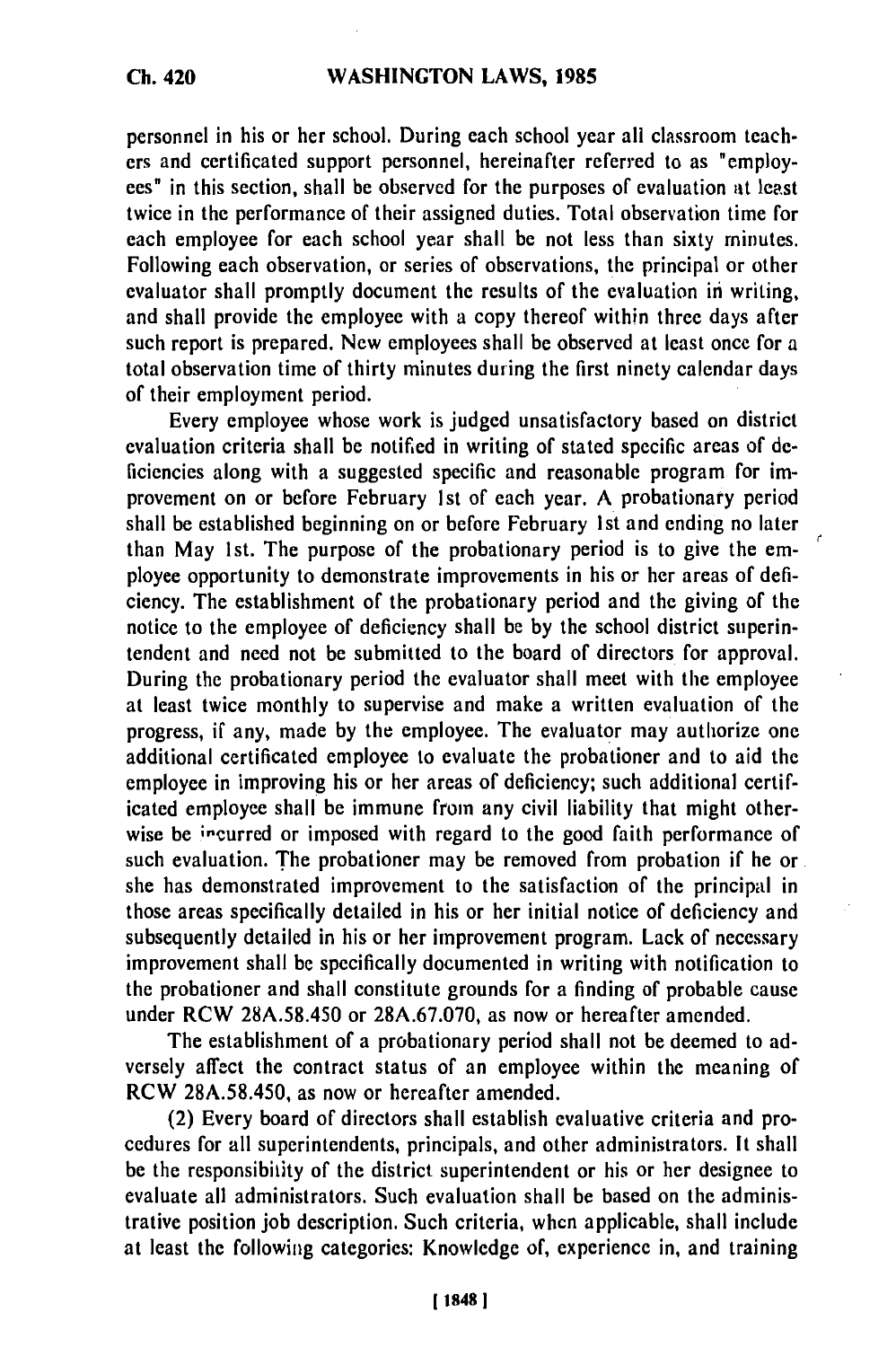in recognizing good professional performance, capabilities and development; school administration and management; school finance; professional preparation and scholarship; effort toward improvement when needed; interest in pupils, employees, patrons and subjects taught in school; leadership; and ability and performance of evaluation of school personnel.

(3) Each certificated employee shall have the opportunity for confidential conferences with his or her immediate supervisor on no less than two occasions in each school year. Such confidential conference shall have as its sole purpose the aiding of the administrator in his or her professional performance.

(4) The failure of any evaluator to evaluate or supervise or cause the evaluation or supervision of certificated employees or administrators in accordance with this section, as now or hereafter amended, when it is his or her specific assigned or delegated responsibility to do so, shall be sufficient cause for the nonrenewal of any such evaluator's contract under RCW 28A.67.070, as now or hereafter amended, or the discharge of such evaluator under RCW 28A.58.450, as now or hereafter amended.

(5) After an employee has four years of satisfactory evaluations under subsection **(1)** of this section, a school district may use a short form of evaluation. The short form of evaluation shall include either a thirty minute observation during the school year with a written summary or a final annual written evaluation based on the criteria in subsection **(1)** of this section and based on at least two observation periods during the school year totaling at least sixty minutes without a written summary of such observations being prepared. However, the evaluation process set forth in subsection (1) of this section shall be followed at least once every three years and an employee or evaluator may request that the evaluation process set forth in subsection (I) of this section be conducted in any given school year. The short form evaluation process may not be used as a basis for determining that an employee's work is unsatisfactory under subsection (I) of this section nor as probable cause for the nonrenewal of an employee's contract under RCW 28A.67.070.

NEW SECTION. Sec. 7. A new section is added to chapter 28A.67 RCW to read as follows:

**(1)** The superintendent of public instruction shall develop and test in local districts minimum standards based on available research to be used by local districts in evaluations conducted pursuant to RCW 28A.67.065. The superintendent of public instruction shall compensate any district participating in such tests for the actual expenses incurred by the district. The minimum standards for evaluation shall include: (a) A statement of the purpose of evaluations; (b) the frequency of evaluations, with recognition of the need for more frequent evaluations for beginning teachers; (c) the conduct of the evaluation; (d) the procedure to be used in making the evaluation; and (e) the use of the results of the evaluation.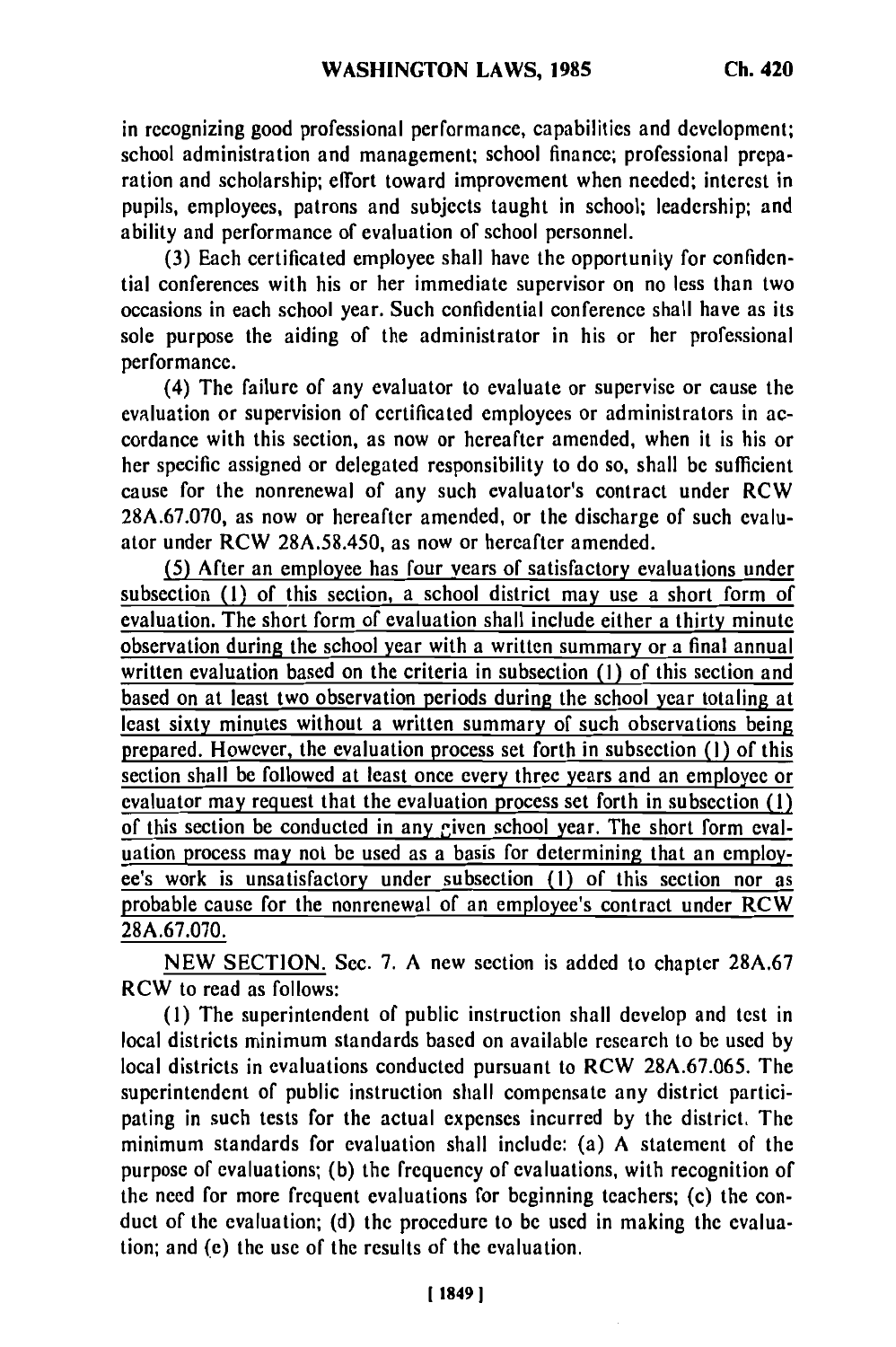In developing the minimum standards, the superintendent of public instruction shall consider a variety of proposals, such as proposals providing for peer review and evaluation, input by parents, input by students in appropriate circumstances, instructional assistance teams, and outside professional evaluation.

The superintendent of public instruction shall adopt the minimum standards not later than July 1, 1986. This subsection shall not preclude a local district from adopting local procedures or alternative programs which exceed the minimum standards.

(2) The superintendent of public instruction shall develop or purchase and test in local districts model evaluation programs, including standardized evaluation instruments, which meet the minimum standards established pursuant to subsection **(1)** of this section and the minimum criteria established pursuant to RCW 28A.67.065. Such programs shall include specific indicators of performance or detailed work expectations against which performance can be measured. The superintendent of public instruction shall compensate any district participating in such tests for the actual expenses incurred by the district. Not later than July **1,** 1988, the superintendent of public instruction shall select from one to five model evaluation programs which may be used by local districts in conducting evaluations pursuant to RCW 28A.67.065. Local school districts shall establish an evaluation program by selecting one of the models approved by the superintendent of public instruction or by adopting an evaluation program pursuant to the bargaining process set forth in chapters 41.56 and 41.59 RCW. Local school districts may adopt an evaluation program which contains criteria and standards in excess of the minimum criteria and standards established by the superintendent of public instruction.

NEW SECTION. Sec. 8. A new section is added to chapter 28A.67 RCW to read as follows:

The superintendent of public instruction shall provide technical assistance to local districts for implementation of the minimum standards and model evaluation programs selected under section 7 of this act.

NEW SECTION. Sec. 9. The superintendent of public instruction shall report to the legislature not later than January 1, in the year following the effective date of this act on any additional legislation or other action necessary to implement this act.

NEW SECTION. Sec. 10. Section 4 of this act shall take effect September **1,** 1986.

NEW SECTION. Sec. 11. If specific funding for the purposes of this act, referencing this act by bill number, is not provided by the legislature by July 1, 1987, sections 1 through 5 and 7 through 10 of this act shall be null and void. This act shall be of no effect unless such specific funding is so